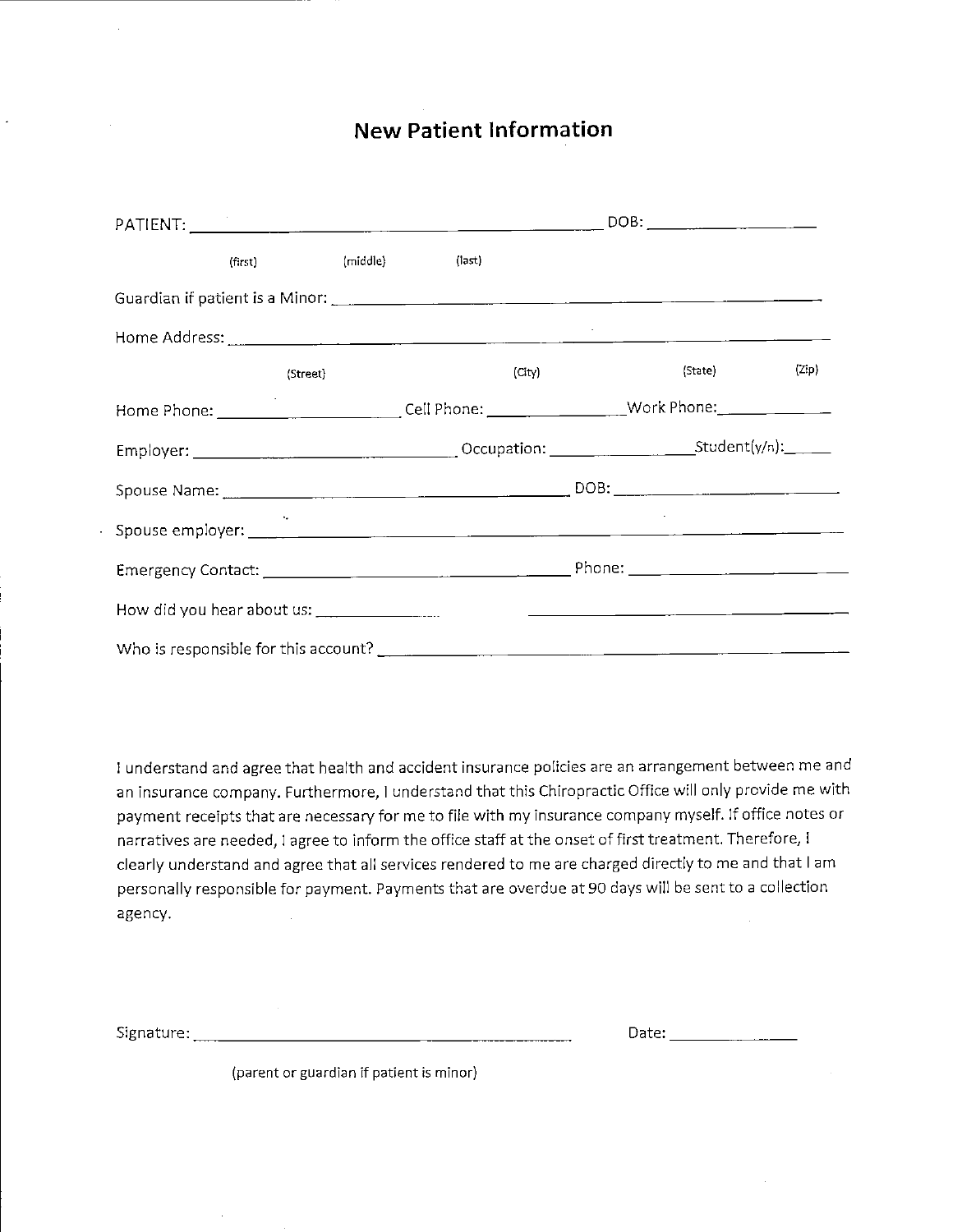## -INFORMED CONSENT TO RECEIVE CHIROPRACTIC ADJUSTMENTS and PHYSICAL MODALITIES

I<sup>3</sup> . : , give full informed consent to receive Chiropractic, adjustments and treatment to Dr. Sara L. DeHart and/or Dr. Jennifer L. Polen.

I further give full informed-consent to receive any physical modalities that they deem necessary to assist in the treatment of my condition. These will be administered by the doctors or their staff.

[Minors]

 $\mathbf{I}_{\mathbf{y}}$ <u>\_\_\_</u>, give full informed consent for chiropractic adjustments and treatment for  $\_\_$  (minor) to Dr. Sara L. DeHart

and/or Dr. Jennifer L. Polen:

1 further give full informed consent for said minor "to receive any physical modalities that they deem necessary to assist in the treatment of their condition. These wilJ be administered by the doctors or their staff.

> Signed: Date:  $\overline{\phantom{a}}$